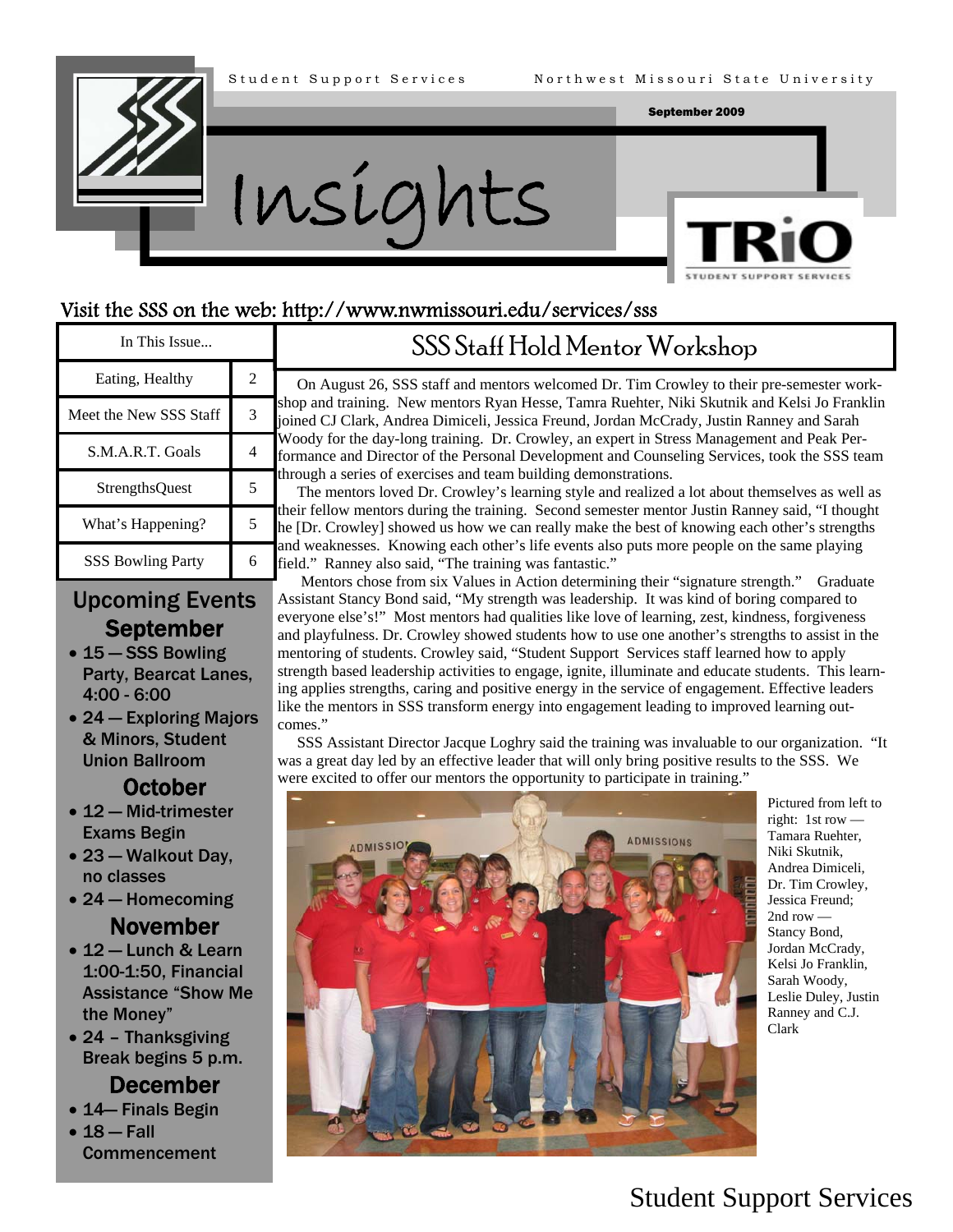# Eating Healthy and Staying Active

By Ryan Hesse

Has the start of the semester and new classes been stressing you out lately? Do you turn  $\blacksquare$  to food to comfort you during these trying times? Emotional eating can be an unhealthy solution to your stress. Personally, I feel that it is very important to not abuse food in this manner. Some of your favorite snack foods can be very bad for you if you eat too much of them.

Take for instance one of my favorite foods, pizza; one slice of pepperoni pizza from the Union is 465 calories and seventeen grams of fat. If you have a bad day, try not to eat three pieces of pizza for dinner. Consuming around 1400 calories and over 50 grams of fat can slow down your metabolism sluggish making you sleepy and lethargic. Instead of eating three pieces of pizza, go to the salad bar and make yourself a healthy tossed salad. This does not give you permission to load your salad up with unhealthy condiments. Did you know that it is healthier to pour chocolate on your salad than some salad dressings? Try to stick with a light dressing, oil and vinegar or no dressing at all.

Instead of using food to help you cope with your stress, you should try and find a healthy alternative. Try and find a hobby such as running, swimming, or any other physical activity. The Student Recreation Center here on campus does a great job organizing activities from 3 on 3 Basketball to Disc Golf. Sign up for SRC's intramural athletics online at <http://nw-missouri-state.ezleagues.ezfacility.com/>, call them at 660.562.1606, or E-mail the Recreation Center at [crec@nwmissouri.edu](mailto:crec@nwmissouri.edu).

 As a student, you can also become a member of the Northwest Fitness Center. The fitness center offers aerobic and yoga classes, water aerobics and circuit training along with many other fitness classes at three convenient campus locations. There is a fee to join the cen-

ter but they offer a lot of perks such as personal trainers and personalized fitness plans. You may contact the fitness center at 660.562.1708 for further information.

Finding a hobby you can utilize in stressful times not only helps you become healthier, it also helps you redirect your focus from eating. Dealing with all of the stresses of college is not an easy task, but taking a specific amount of time away from all class work each day can really help you reduce your stress.

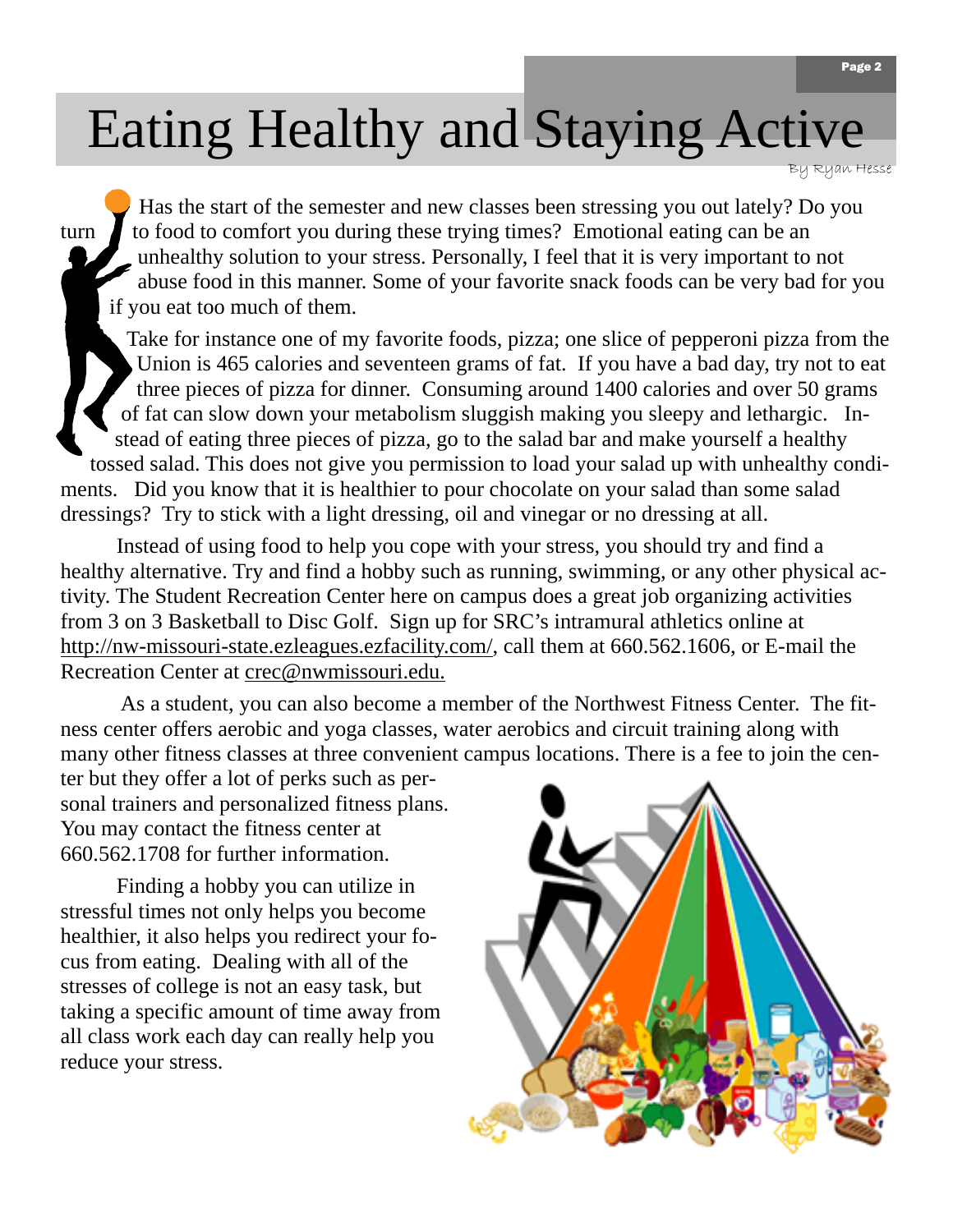## *Meet the new Staff!*











Stancy Bond (bottom left), Graduate Assistant for Student Support Services, lives in Savannah, MO, and is pursuing her M.S. Ed. in English Education. Bond enjoys reading, shopping and spending time with her husband, Chris, and their two children, Kit and Molly. She is excited about her position with the SSS and looks forward to getting to know the staff, mentors and mentees!

Nikki Skutnik (top left) is a junior studying both Business Management and Marketing. Skutnik is from Omaha, NE. On campus, she is involved in Alpha Delta Pi sorority and is on their executive board. In her free time she enjoys shopping, taking road trips, and hanging out with her friends.

Kelsi Jo Franklin (top right) is a junior majoring in Organizational Speech Communication with a minor in Advertising. In addition to mentoring for Student Support Services, Kelsi loves to stay active by volunteering for other organizations on campus. In her free time, Kelsi loves to read, work out, and socialize. Kelsi is outgoing and loves to meet new people. A thrill-seeker by nature, Kelsi loves heights, extreme sports and new adventures! Since Kelsi began her mentorship this semester, she is thrilled to get to know everyone!

Tamra Ruehter (bottom right) is a Junior Industrial and Organizational Psychology major who is extremely excited about mentoring NWMSU students this calendar year. Tamra grew up in Barnard, Missouri, and enjoys spending time with her family. She also works at Taco John's where she is the Shift Manager. She is looking forward making friends with the new mentees.

Ryan Hess (middle left) began his mentorship with the SSS this semester. Ryan, a sophomore, accounting major at Northwest, hails from a small town in central Missouri. He enjoys spending time with his family and friends. In addition, Ryan's loves to play all types of sports including running. He also travels every chance he gets!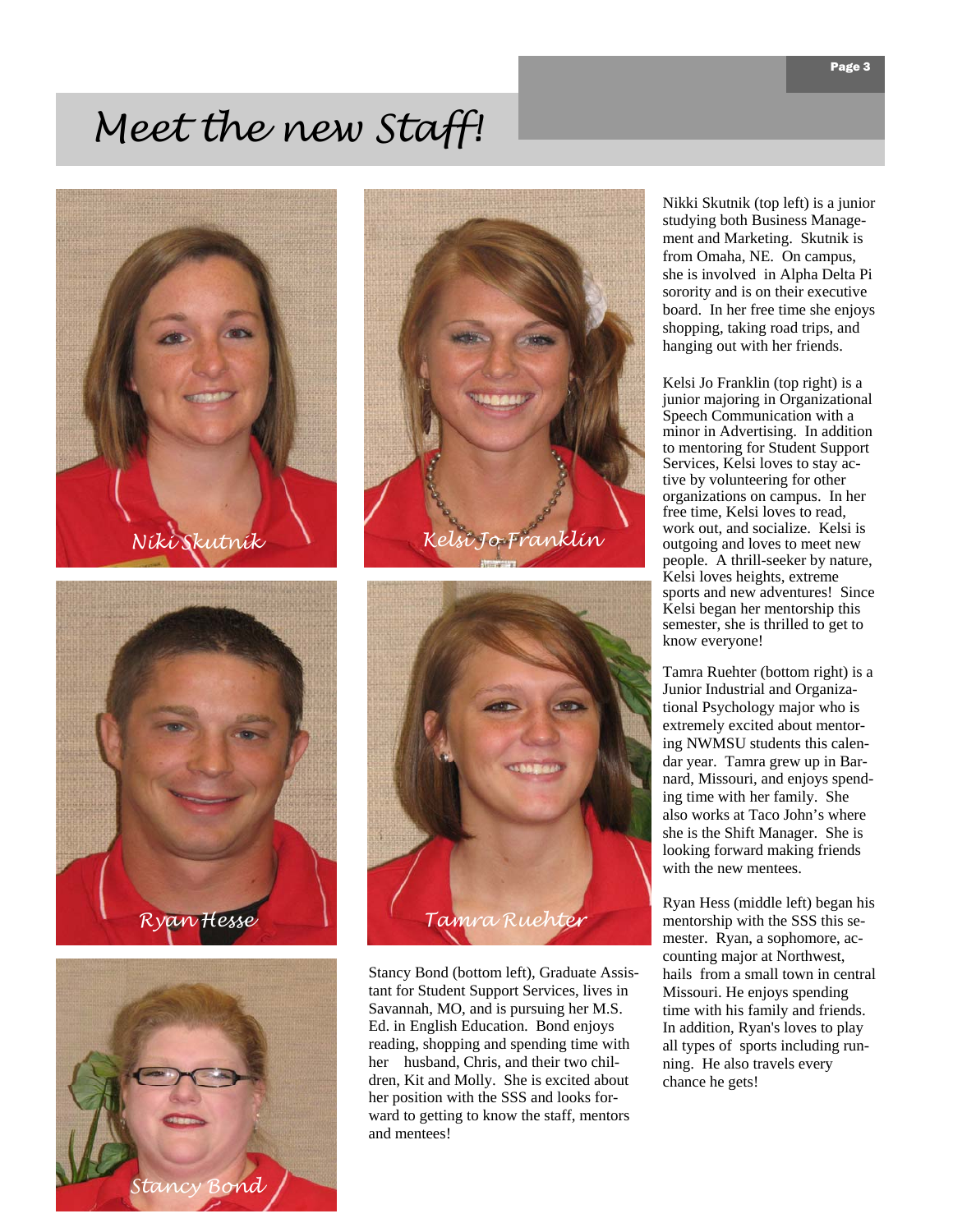S.M.A.R.T. Goals

By: CJ Clark

Most of the time we make "okay" goals – goals with good intentions. S.M.A.R.T. goals are meant to help you not only outline what you want to do but help you to achieve.

 Goal setting improves productivity and increases performance by up to 40% (Northwest Education Association Online). By giving yourself standards or benchmarks you are able to work toward long term goals like getting an "A" in a class, having a +3.5 GPA, or making a sports team.

 S.M.A.R.T. goals are meant to help create mile markers along your way towards big goals. If you want to ace a test you start with smaller, specific goals to build off of towards that final goal. The SMART goal system is simple, easy to use, and helps you to create effective goals be they short term or long term.

| <b>S.M.A.R.T.</b>                                            |  |
|--------------------------------------------------------------|--|
| $S$ – <i>Specific</i>                                        |  |
| Who, What, When, Where, Which, Why,                          |  |
| $M$ – Measurable                                             |  |
| How many, target dates, how will I know I have achieved this |  |
|                                                              |  |
| $A$ – Attainable                                             |  |
| Plan ways to make a goal happen                              |  |
| $R$ – Realistic                                              |  |
| Something you are both <i>willing</i> and <i>able</i> to do. |  |
|                                                              |  |
| $T$ - Timely                                                 |  |
|                                                              |  |

#### **Examples of "OK" Goals:**

- I will get an "A" in my Biology class.
- I will have a 3.0 GPA at semester.
- I will make the intramural basketball team.

#### **Examples of S.M.A.R.T. Goals**

- 1. I will sign up for a membership at the *[gym/social club].* I am committed to attending *[number]* of times per *[week/month].* I will schedule time on my calendar to participate in this activity and keep track of how often I go. By *[date],* I will have *[gone/attended] [number]*  of times.
- 2. I will study *[number]* minutes per day for *[class name].* I will schedule this time in my planner and keep track of how often I meet those dates. When I have an upcoming test / quiz I will study an extra *[number]* minutes. By *[date],* I will have enough knowledge to get an "A" on my mid-term.
- 3. I am going to find a job with a *[small/medium/large]* business in my field. I will contact *[number]* of potential employers each *[day/week/month].* By *[date],* I will be working in this new employment opportunity.

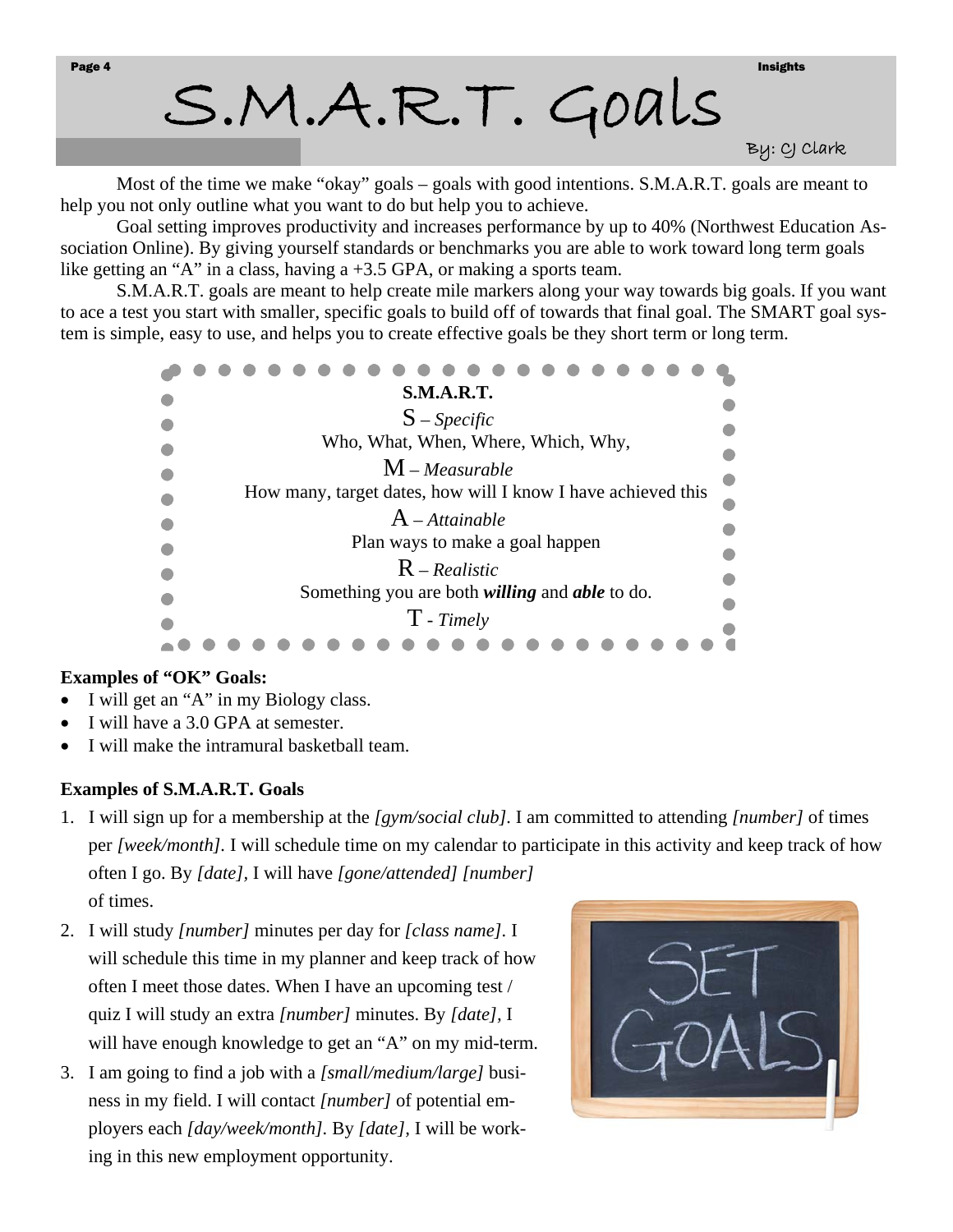# What r ur strength

SSS Offers Strength Quest to Members

 StrengthsQuest is a positive psychology method of self-evaluation to help you understand your personal strengths and how you can utilize them in your academic and personal life. By maximizing potential strengths you can overcome weaknesses in other areas, understand how to be more productive, and even help evaluate what career is right for you.

 Student Support Services is pleased to be able to offer the StrengthsQuest assessment tool free of charge to all participants. Many Freshmen and Sophomores will have already taken the assessment; however, if you are an upper-



classmen and are interested please contact Christi Waggoner at cwagg@nwmissouri.edu or 660.562.1259. Look for upcoming articles outlining SSS Staff and participants shared strengths and how each strength is uniquely harnessed by the individual. Learn about the strengths of those around you or help find a new focus to enhance your understanding of your 5 Signature strengths and how they can work for you!

*Woo* 

 Woo stands for winning others over. Men and women with Woo enjoy the challenge of meeting new people and getting you to like them. Strangers are rarely intimidating to Wooers. On the contrary, strangers are energizing. Wooers are drawn to strangers; Wooers want to learn their names, ask them questions, and find some area of common interest to strike up a conversation and build rapport. Not only are Wooers rarely at a loss for words, they actually enjoy initiating with strangers because they derive satisfaction from breaking the ice and making a connection. Once that connection is made,

Wooers are quite happy to have become your friend! (www.strengthquest.com)

#### *McCrady, Jordan*

So, you want me to tell you about my Woo? Okay, I'll tell you about my Woo. I use my powers of Woo to help meet people and make friends. If I see someone I would like to talk to or meet, I approach them with a compliment. In my journeys, I've found that having Woo as a strength has helped get me far in my classes and social life. Let me tell you, I'm thankful for it.

#### *Loughry, Jacque*

My Woo is sometimes hidden. I am rarely at a loss for words and find it easy to start conversations with people, build rapport, and takes cues as to how to best respond to those I interact with. My Woo allows me to be especially effective when helping people I've just met or who seem uncomfortable. I find that Woo allows me to help me recognize specific ways which are most appropriate to interact with various individuals. My Woo is especially useful when I need to find tactful ways to ask difficult questions.

#### *Bond, Stancy*

I don't worry about speaking with strangers or striking up new connections thanks to my Woo. I believe that my Woo is related to a genuine interest in others and gives me an innate desire to bring humor to my social interactions. Woo helps me as a leader and to naturally adapt to new settings. I use my Woo to create positive reactions in others and encourage a general gregariousness. I'm always interested in making a new friend, striking up a conversa‐ tion, or finding an area of mutual interest.

- SSS will be hosting a socials and parties throughout the semester. Make sure you check in with your mentor for the latest and greatest schedule!
- As for campus wide events, one of the first ones that is coming up will be Family Weekend. This event Starts on September 18<sup>th</sup> and goes through the  $20<sup>th</sup>$ . This weekend will be filled with all kinds of different things for your families to do including games, meals, and even a Bearcat Football game!
- The Student Activities Council puts on free events every week including free movies, bingo, poker, and other fun events. The fall concert will be October  $15<sup>th</sup>$ . Saving Abel will be playing in the Performing Arts Center. Tickets for this event will be **free**  to any Northwest Student and can be picked up starting the  $14<sup>th</sup>$  of September at the student services desk!
- Shortly after this event will be Homecoming which includes walkout day that Friday! This week will be filled with a lot of fun activities and competitions for groups and people.

# What's Happening?!! What's Happening?!!